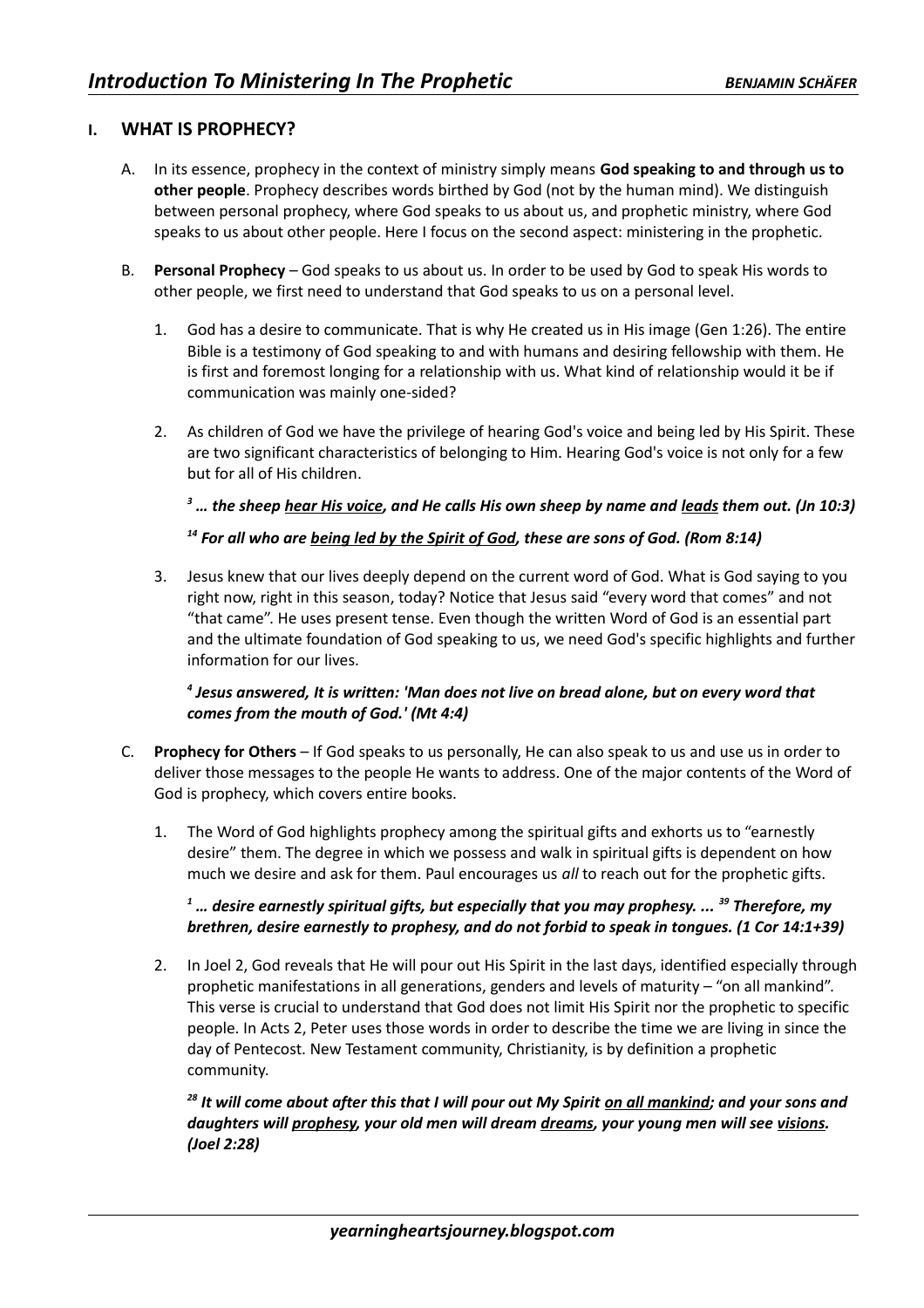- 3. For the last 2000 years, a new level of hearing God's voice has been available to the Church and church history witnesses that there was never a time in which believers did not access this ability freely. But in the end-time, God is highlighting this fact anew in order to prepare a Bride for Him that will be able to walk in a level of intimacy with Him that the world has never seen. People who are completely surrendered to Him, who live a lifestyle that comes out of hearing and seeing what He is doing, as Jesus did (John 5:19).
- 4. In fact, if God can and does speak to us personally, then it is very likely and easy for Him to use this ability in order to minister to other people. For Him, there is no difference. However, there are different levels of ministering in the prophetic and this is often the reason for a lot of confusion in the Body of Christ. Mixing up expectations and the actual reality of the different levels of the prophetic ministry will eventually lead to misunderstandings, frustration, and rejection about what the prophetic is and what it "has to" be like.

## D. **Different Levels of Ministering in the Prophetic**:

- 1. *General Calling* Joel 2 and Acts 2 clarify that *every* believer has the ability to walk in the prophetic which includes that God speaks to you personally as well as to others through you.
- 2. *Prophetic Gifting* However, there are people who are used by God in the prophetic in a stronger and more repetitive way with higher accuracy. For those people, the prophetic can be an essential part of their calling. 1 Cor 12:10 makes clear that not everybody operates in that level, although we are exhorted to desire it (1 Cor 14:1).
- 3. *Prophetic Office* High-level prophets usually have a prophetic office. This refers to very high accuracy in their prophecies confirmed by God in a strong way as well as to an increased realm of authority. They are directly called and anointed by God to be "prophets" over churches, organizations, regions and sometimes even nations. The prophetic is the primary calling for those people. They rightfully carry the title "prophet" (1 Cor 12:29). Most of the Old Testament prophets fit into this category. However, if we limit the prophetic to this high-level manifestation, then we will cut down what God wants and can do to us and through us. The prophetic already starts in a much lower level than we often believe.

# **II. HOW DOES GOD SPEAK TO US?**

- A. If we want to hear God's voice, we need to know the ways in which He speaks in order to become sensitive and not miss it. You can compare it with a radio. There are always radio waves around us, but we will not hear anything, till we tune in and have the same frequency.
- B. **5 Primary Ways Relevant for Ministering in the Prophetic**:
	- 1. *The Word of God* Refers to the Holy Spirit bringing Scriptures to our minds (John 14:26). The written Word of God is to be the foundation and plumbline for all further prophecy.
	- 2. *Impressions* Also referred to as "word of knowledge" (Rom 12:8), describe a sudden sense of knowing something about a person that you could not have obtained through natural ways.
	- 3. *Images* These are inner pictures that we see internally with the eyes of our heart, for example when we close our eyes.
	- 4. *Inner Voice* Since the Holy Spirit lives within you, this is the place where He speaks from. This refers to words that you hear, not audibly but that resound in your mind.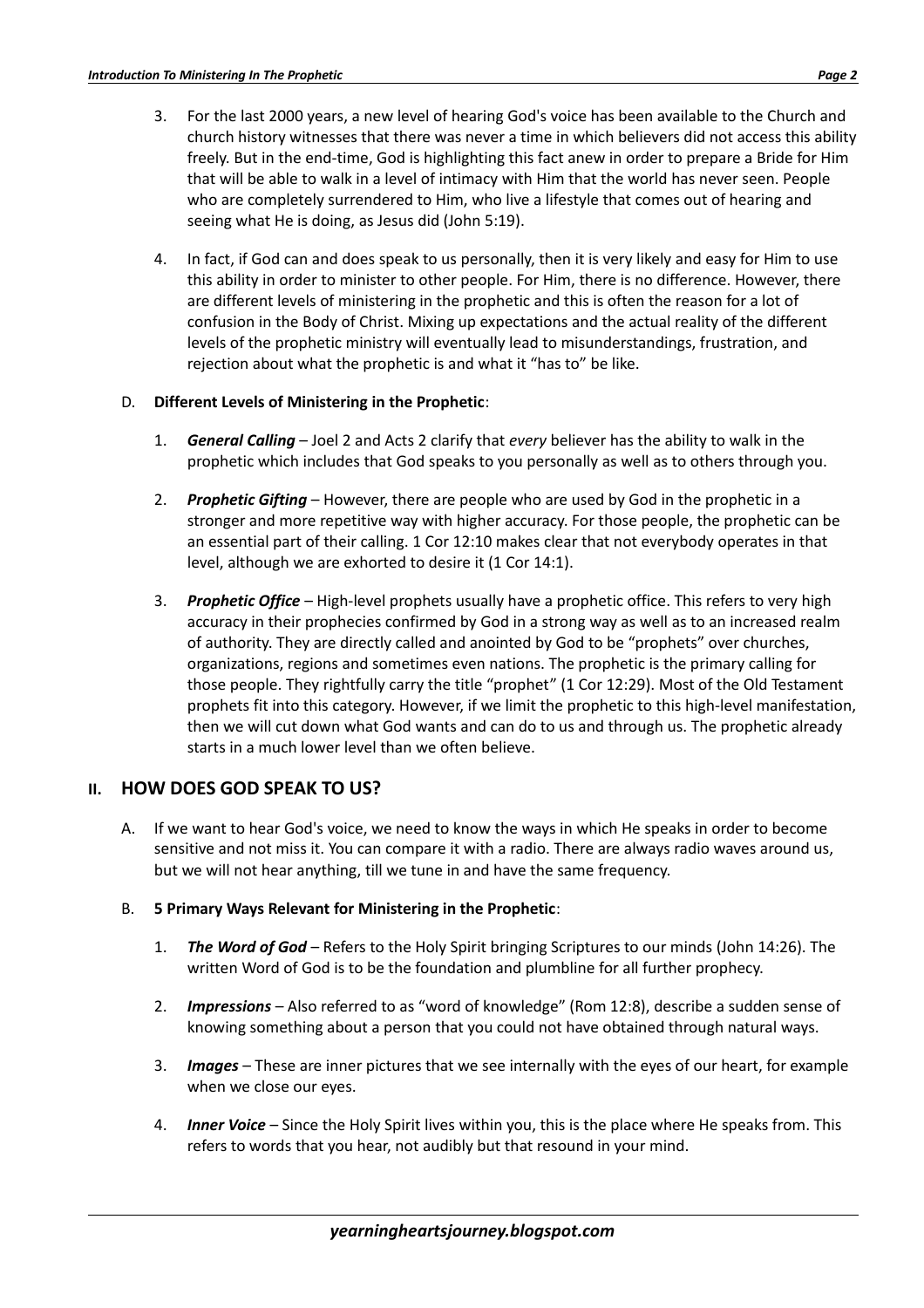- 5. *Emotions / Physical Sensations* God also speaks to us by letting us feel His emotions towards a person or by letting us feel the emotions of others. The same can occur with physical sensations. We might feel a heaviness in our arm, a tingling in our feet, like a touch on our head, etc.
- C. Further ways through which God speaks are dreams, fleeces, trances, open visions, angelic visitations, audible voices, experiences, nature, music and many more in His creativity.
- D. Usually you will hear God's voice more in 2-3 specific ways. However, beware of phrases like "God only speaks to me through xyz." This is a major pitfall in the prophetic because it limits your sensitivity to the voice of God. We must not limit Him to those ways or we will miss out on many words He wants to give us. He is the creator of the universe and very creative. He likes to speak in various ways to us, often for the purpose of surprising and fascinating us.

# **III. WHAT ARE WE SUPPOSED TO DO WITH THAT WHICH WE RECEIVE?**

#### A. **Three Steps of Interpretation of Revelation**:

- 1. *Revelation* This refers to a simple description of what you saw, heard or sensed without further interpretation of what it means. Example: "I saw your heart being like a diamond."
- 2. *Interpretation* This is about gaining meaning to what you received. Example: "I feel like God wants to reveal to you more that your heart is very precious to Him."
- 3. *Application* Practical implications. Example: "I feel like God just wants you to trust His passion for you and just to thank Him for His unconditional love whenever you feel condemned or worthless in order to brush off the dust from the diamond and to let it shine again."
- B. Do not just deliver the revelation as soon as you received something. Rather, ask God for an interpretation and for specific application. If we speak to quickly, the prophetic word might not mean anything to the other person and fall to the ground.
- C. We obtain each of these three steps by asking God for more. We ask for revelation, for the interpretation and also for an application of what He shows us. We do not try to figure it out with our own reason, but receive it through prayer and the guidance of His spirit.
- D. God does not always show us everything. Sometimes, a revelation is everything we get even though we do not know what it means. Sometimes, we also get the interpretation but no application. Even though you do not understand it, a simple word or picture can mean a lot to the person who receives. In addition, not every prophetic word needs a specific application. From my own experience, God gives an interpretation to the majority of prophetic words, and sometimes an application too. Pure revelations without interpretation are rare.

# **IV. OUR ATTITUDE AND THE CHARACTER OF PROPHECY**

A. We prophesy in and out of love as our primary attitude. Every prophecy that is not motivated by love towards God and towards the other person we are ministering to is vain. Our attitude while ministering has to be in alignment with Paul's definition of love in 1 Cor 13,4-7.

## *2 If I have the gift of prophecy, and know all mysteries and all knowledge; and if I have all faith, so as to remove mountains, but do not have love, I am nothing. (1 Cor 13:2)*

B. The primary purpose for prophecy is best described in 1 Cor 14:3 – to edify, exhort and to console. Many think that the prophetic is a Godly tool to bring judgment, to condemn or to accuse. These thoughts are fueled by many Old Testament examples. However, they spoke to a rebellious, idolatrous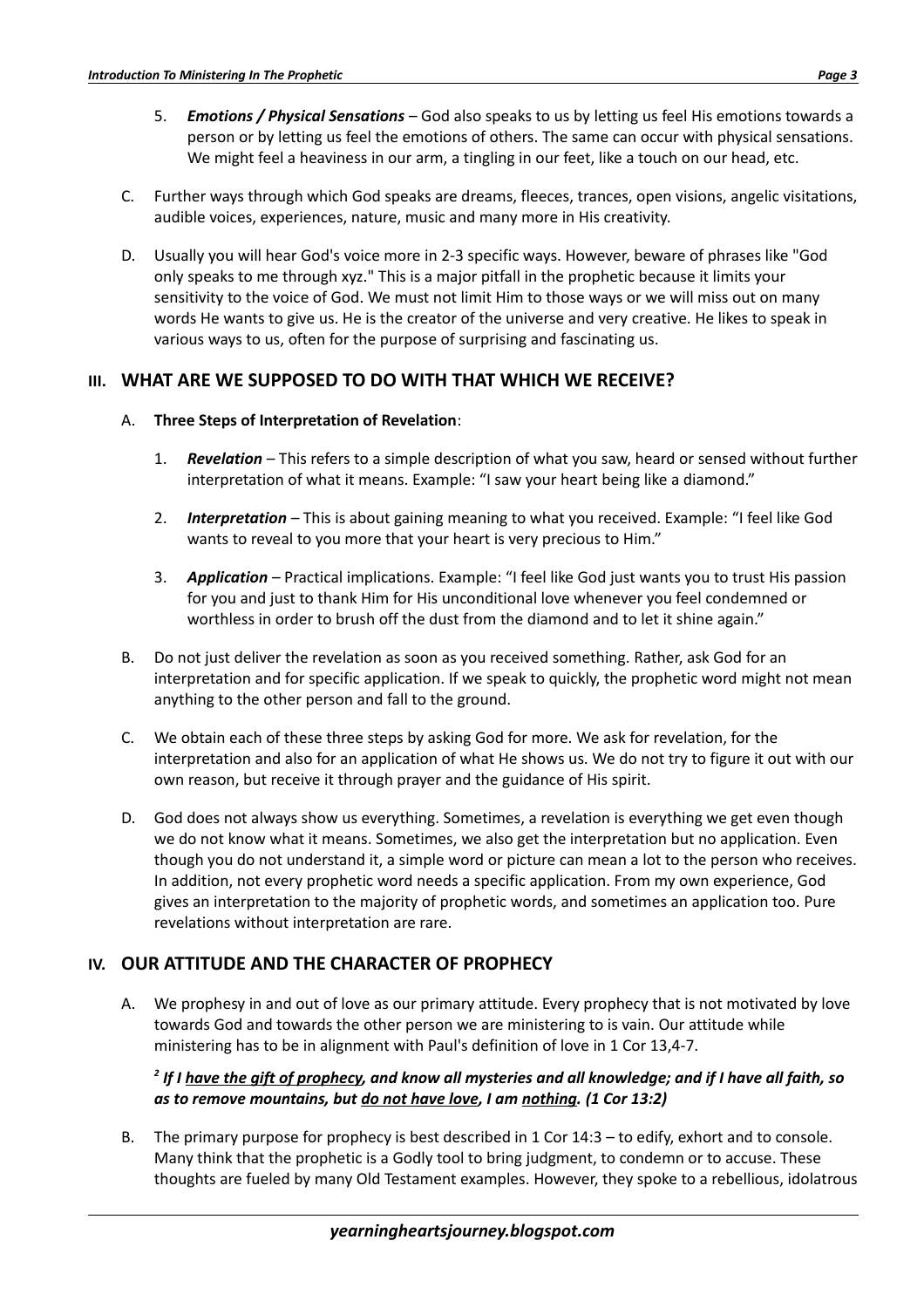people. New Testament prophecy is addressed to the Church, people with a willing spirit and weak flesh (Mt 26:41). The prophetic gifts, first and foremost, reveal the jewels of a person and God's intentions for a life as broken as ours. No one needs a prophetic gift in order to see the trash in other peoples' lives, but it needs a gift to see the treasure among the garbage.

# *3 But one who prophesies speaks to men for edification and exhortation and consolation. (1 Cor 14:3)*

- C. "We prophesy in part." (1 Cor 13:9) We do not know everything, our prophetic words are not necessarily complete, fully true or cover all perspectives of what God wants to say. At times we make mistakes, too. All those things put us into a place where humility is required. We are not God, but imperfect vessels used by Him that will serve Him in an imperfect way. Thus, we are not to force a word upon anyone else, but to operate in the spirit of servanthood and meekness.
- D. Paul exhorts us to test every prophecy. In our imperfection and process of growth, we all make mistakes once in a while. In prophetic ministry, the person who receives is the ultimate judge of the words and should feel free to discard what is strange, does not feel right or remains unconfirmed by God. As ministering people, we can trust that God will grant the receiving person the ability to recognize things that might not have been of Him. As people who are receiving, we have to grant the people ministering to us the freedom to make mistakes because they are as imperfect as we are, and should examine the words in humility and forgiveness.

## *<sup>20</sup> Do not despise prophetic utterances. <sup>21</sup> But examine everything carefully; hold fast to that which is good. (1 Thess 5:20-21)*

#### E. **There are several ways for testing whether a prophetic word is right**:

- 1. Does it align with God's written Word? He will never contradict Himself (1 Sam 15:29).
- 2. Does it bring you closer to God and deepen your relationship with Him?
- 3. Does it cause hope, love and/or peace in you instead of condemnation, anxiety and fear (which is the voice of the enemy)?
- 4. Is it something that God has already told you before, is He confirming it to you personally now? You should never obey a prophetic word with strong practical applications without a personal confirmation of God. Another more indirect way of testing, but still very helpful, is to look if the foreseen things really become true or whether things at least develop towards them.
- F. For the sake of honoring the other person, we do not expose the sin of others. When God reveals certain sins, He does not do that to condemn but to bring freedom. Thus, instead of mentioning the sin, we speak forth an increase of the good counterpart (Rom 12:21). Mostly the person will initially understand and know what is meant. For instance: God reveals that a person has problems with lying. Instead of saying it directly, we say: "I feel like God wants to make you one who speaks truth."
- G. Do not say "The Lord says". This puts unnecessary pressure on the person receiving and does not provide the freedom to test the word. This was a formula used at biblical times in a context of many cults and gods where it was necessary to define which god was actually talking through the prophet. Rather say "I feel like..." or "I feel like the Lord wants to tell you...".
- H. Be patient with yourself and do not despise the day of small beginnings! Learn from your mistakes. Enjoy how God uses you. Growth is a process for everyone. Go for the fullness and never give up!